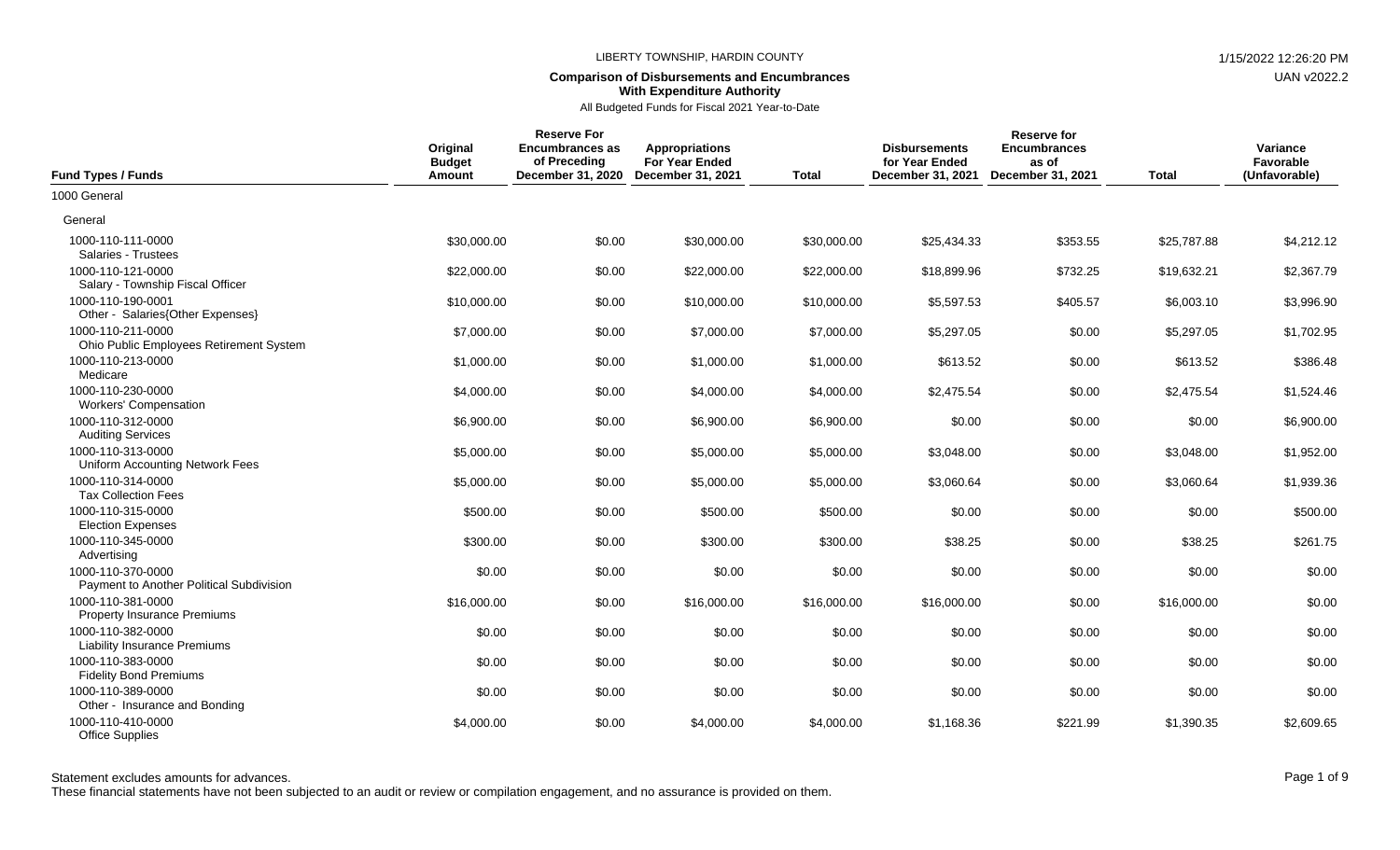## **Comparison of Disbursements and Encumbrances With Expenditure Authority**

|                                                               |                                     | <b>Reserve For</b>                                          |                                                                            |              |                                                             | <b>Reserve for</b>                                |              |                                        |
|---------------------------------------------------------------|-------------------------------------|-------------------------------------------------------------|----------------------------------------------------------------------------|--------------|-------------------------------------------------------------|---------------------------------------------------|--------------|----------------------------------------|
| Fund Types / Funds                                            | Original<br><b>Budget</b><br>Amount | <b>Encumbrances as</b><br>of Preceding<br>December 31, 2020 | <b>Appropriations</b><br><b>For Year Ended</b><br><b>December 31, 2021</b> | <b>Total</b> | <b>Disbursements</b><br>for Year Ended<br>December 31, 2021 | <b>Encumbrances</b><br>as of<br>December 31, 2021 | <b>Total</b> | Variance<br>Favorable<br>(Unfavorable) |
| 1000-110-599-0000                                             | \$2,000.00                          | \$1.25                                                      | \$2,000.00                                                                 | \$2,001.25   | \$806.28                                                    | \$86.95                                           | \$893.23     | \$1,108.02                             |
| Other - Other Expenses                                        |                                     |                                                             |                                                                            |              |                                                             |                                                   |              |                                        |
| 1000-120-341-0000<br>Telephone                                | \$1,000.00                          | \$0.00                                                      | \$1,000.00                                                                 | \$1,000.00   | \$599.76                                                    | \$0.00                                            | \$599.76     | \$400.24                               |
| 1000-120-351-0000<br>Electricity                              | \$800.00                            | \$0.00                                                      | \$800.00                                                                   | \$800.00     | \$635.73                                                    | \$0.00                                            | \$635.73     | \$164.27                               |
| 1000-120-352-0000<br>Water and Sewage                         | \$1,000.00                          | \$0.00                                                      | \$1,000.00                                                                 | \$1,000.00   | \$884.88                                                    | \$0.00                                            | \$884.88     | \$115.12                               |
| 1000-120-353-0000<br><b>Natural Gas</b>                       | \$600.00                            | \$0.00                                                      | \$600.00                                                                   | \$600.00     | \$600.00                                                    | \$0.00                                            | \$600.00     | \$0.00                                 |
| 1000-120-599-0000<br>Other - Other Expenses                   | \$70,000.00                         | \$0.00                                                      | \$70,000.00                                                                | \$70,000.00  | \$3,449.12                                                  | \$0.00                                            | \$3,449.12   | \$66,550.88                            |
| 1000-130-420-0000<br><b>Operating Supplies</b>                | \$0.00                              | \$0.00                                                      | \$0.00                                                                     | \$0.00       | \$0.00                                                      | \$0.00                                            | \$0.00       | \$0.00                                 |
| 1000-330-430-0000<br>Small Tools and Minor Equipment          | \$0.00                              | \$0.00                                                      | \$0.00                                                                     | \$0.00       | \$0.00                                                      | \$0.00                                            | \$0.00       | \$0.00                                 |
| 1000-410-599-0000<br>Other - Other Expenses                   | \$3,000.00                          | \$0.00                                                      | \$3,000.00                                                                 | \$3,000.00   | \$424.10                                                    | \$0.00                                            | \$424.10     | \$2,575.90                             |
| 1000-420-370-0000<br>Payment to Another Political Subdivision | \$15,500.00                         | \$0.00                                                      | \$15,500.00                                                                | \$15,500.00  | \$15,174.00                                                 | \$0.00                                            | \$15,174.00  | \$326.00                               |
| 1000-760-730-0000<br><b>Improvement of Sites</b>              | \$0.00                              | \$0.00                                                      | \$0.00                                                                     | \$0.00       | \$0.00                                                      | \$0.00                                            | \$0.00       | \$0.00                                 |
| 1000-760-740-0000<br>Machinery, Equipment and Furniture       | \$0.00                              | \$0.00                                                      | \$0.00                                                                     | \$0.00       | \$0.00                                                      | \$0.00                                            | \$0.00       | \$0.00                                 |
| 1000-910-910-0000<br>Transfers - Out                          | \$90,000.00                         | \$0.00                                                      | \$120,000.00                                                               | \$120,000.00 | \$25,000.00                                                 | \$0.00                                            | \$25,000.00  | \$95,000.00                            |
| 1000-910-910-0001<br>Transfers - Out{Other Expenses}          | \$0.00                              | \$0.00                                                      | \$0.00                                                                     | \$0.00       | \$0.00                                                      | \$0.00                                            | \$0.00       | \$0.00                                 |
| 1000-910-910-0100<br>Transfers - Out{Gasoline}                | \$0.00                              | \$0.00                                                      | \$0.00                                                                     | \$0.00       | \$0.00                                                      | \$0.00                                            | \$0.00       | \$0.00                                 |
| <b>General Fund Total:</b>                                    | \$295,600.00                        | \$1.25                                                      | \$325,600.00                                                               | \$325,601.25 | \$129,207.05                                                | \$1,800.31                                        | \$131,007.36 | \$194,593.89                           |
| <b>General Funds Total:</b>                                   | \$295,600.00                        | \$1.25                                                      | \$325,600.00                                                               | \$325,601.25 | \$129,207.05                                                | \$1,800.31                                        | \$131,007.36 | \$194,593.89                           |

2000 Special Revenue

Motor Vehicle License Tax

Statement excludes amounts for advances. The excludes amounts for advances. Page 2 of 9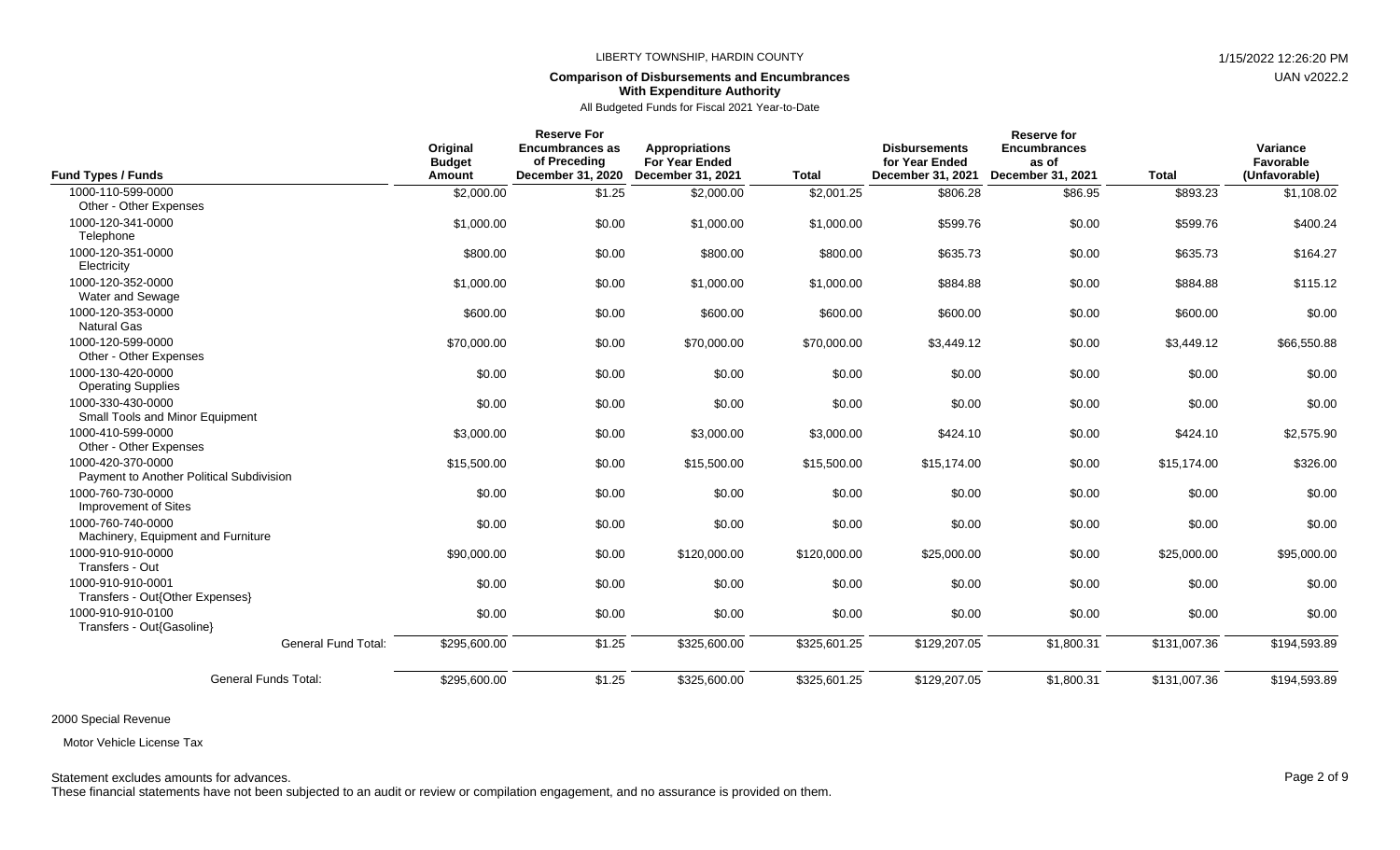## **Comparison of Disbursements and Encumbrances With Expenditure Authority**

All Budgeted Funds for Fiscal 2021 Year-to-Date

| <b>Fund Types / Funds</b>                                    | Original<br><b>Budget</b><br><b>Amount</b> | <b>Reserve For</b><br><b>Encumbrances as</b><br>of Preceding<br>December 31, 2020 | <b>Appropriations</b><br><b>For Year Ended</b><br><b>December 31, 2021</b> | <b>Total</b> | <b>Disbursements</b><br>for Year Ended<br>December 31, 2021 | Reserve for<br><b>Encumbrances</b><br>as of<br>December 31, 2021 | <b>Total</b> | Variance<br>Favorable<br>(Unfavorable) |
|--------------------------------------------------------------|--------------------------------------------|-----------------------------------------------------------------------------------|----------------------------------------------------------------------------|--------------|-------------------------------------------------------------|------------------------------------------------------------------|--------------|----------------------------------------|
| 2011-330-190-0000<br>Other - Salaries                        | \$5,000.00                                 | \$0.00                                                                            | \$5,000.00                                                                 | \$5,000.00   | \$0.00                                                      | \$0.00                                                           | \$0.00       | \$5,000.00                             |
| 2011-330-211-0000<br>Ohio Public Employees Retirement System | \$1,000.00                                 | \$0.00                                                                            | \$1,000.00                                                                 | \$1,000.00   | \$0.00                                                      | \$0.00                                                           | \$0.00       | \$1,000.00                             |
| 2011-330-213-0000<br>Medicare                                | \$100.00                                   | \$0.00                                                                            | \$100.00                                                                   | \$100.00     | \$0.00                                                      | \$0.00                                                           | \$0.00       | \$100.00                               |
| 2011-330-420-0000<br><b>Operating Supplies</b>               | \$10,000.00                                | \$0.00                                                                            | \$10,000.00                                                                | \$10,000.00  | \$5,564.92                                                  | \$0.00                                                           | \$5,564.92   | \$4,435.08                             |
| 2011-330-599-0000<br>Other - Other Expenses                  | \$3,900.00                                 | \$0.00                                                                            | \$3,900.00                                                                 | \$3,900.00   | \$429.32                                                    | \$0.00                                                           | \$429.32     | \$3,470.68                             |
| 2011-760-700-0000<br><b>Capital Outlay</b>                   | \$0.00                                     | \$0.00                                                                            | \$0.00                                                                     | \$0.00       | \$0.00                                                      | \$0.00                                                           | \$0.00       | \$0.00                                 |
| Motor Vehicle License Tax Fund Total:                        | \$20,000.00                                | \$0.00                                                                            | \$20,000.00                                                                | \$20,000.00  | \$5,994.24                                                  | \$0.00                                                           | \$5.994.24   | \$14,005.76                            |
| Gasoline Tax                                                 |                                            |                                                                                   |                                                                            |              |                                                             |                                                                  |              |                                        |
| 2021-330-190-0000<br>Other - Salaries                        | \$31,500.00                                | \$0.00                                                                            | \$31,500.00                                                                | \$31,500.00  | \$17,628.85                                                 | \$536.40                                                         | \$18,165.25  | \$13,334.75                            |
| 2021-330-211-0000<br>Ohio Public Employees Retirement System | \$4,000.00                                 | \$0.00                                                                            | \$4,500.00                                                                 | \$4,500.00   | \$4,276.79                                                  | \$0.00                                                           | \$4,276.79   | \$223.21                               |
| 2021-330-213-0000<br>Medicare                                | \$600.00                                   | \$0.00                                                                            | \$600.00                                                                   | \$600.00     | \$473.88                                                    | \$0.00                                                           | \$473.88     | \$126.12                               |
| 2021-330-323-0000<br>Repairs and Maintenance                 | \$40,000.00                                | \$0.00                                                                            | \$40,000.00                                                                | \$40,000.00  | \$27,553.13                                                 | \$0.00                                                           | \$27,553.13  | \$12,446.87                            |
| 2021-330-323-0001<br>Repairs and Maintenance{Other Expenses} | \$0.00                                     | \$0.00                                                                            | \$0.00                                                                     | \$0.00       | \$0.00                                                      | \$0.00                                                           | \$0.00       | \$0.00                                 |
| 2021-330-341-0000<br>Telephone                               | \$1,000.00                                 | \$0.00                                                                            | \$1,000.00                                                                 | \$1,000.00   | \$922.06                                                    | \$0.00                                                           | \$922.06     | \$77.94                                |
| 2021-330-351-0000<br>Electricity                             | \$1,500.00                                 | \$0.00                                                                            | \$1,500.00                                                                 | \$1,500.00   | \$1,377.93                                                  | \$0.00                                                           | \$1,377.93   | \$122.07                               |
| 2021-330-359-0000<br>Other - Utilities                       | \$3,000.00                                 | \$0.00                                                                            | \$2,500.00                                                                 | \$2,500.00   | \$1,909.77                                                  | \$0.00                                                           | \$1,909.77   | \$590.23                               |
| 2021-330-360-0201<br>Contracted Services{Issue 2}            | \$10,000.00                                | \$0.00                                                                            | \$10,000.00                                                                | \$10,000.00  | \$10,000.00                                                 | \$0.00                                                           | \$10,000.00  | \$0.00                                 |
| 2021-330-420-0100<br><b>Operating Supplies{Gasoline}</b>     | \$5,000.00                                 | \$574.37                                                                          | \$5,000.00                                                                 | \$5,574.37   | \$5,574.37                                                  | \$0.00                                                           | \$5,574.37   | \$0.00                                 |
| 2021-330-430-0000<br><b>Small Tools and Minor Equipment</b>  | \$0.00                                     | \$0.00                                                                            | \$0.00                                                                     | \$0.00       | \$0.00                                                      | \$0.00                                                           | \$0.00       | \$0.00                                 |

Statement excludes amounts for advances. The state of 9 and 20 of 9 and 20 of 9 and 20 of 9 and 20 of 9 and 20 of 9 and 20 of 9 and 20 of 9 and 20 of 9 and 20 of 9 and 20 of 9 and 20 of 9 and 20 of 9 and 20 of 9 and 20 of

These financial statements have not been subjected to an audit or review or compilation engagement, and no assurance is provided on them.

UAN v2022.2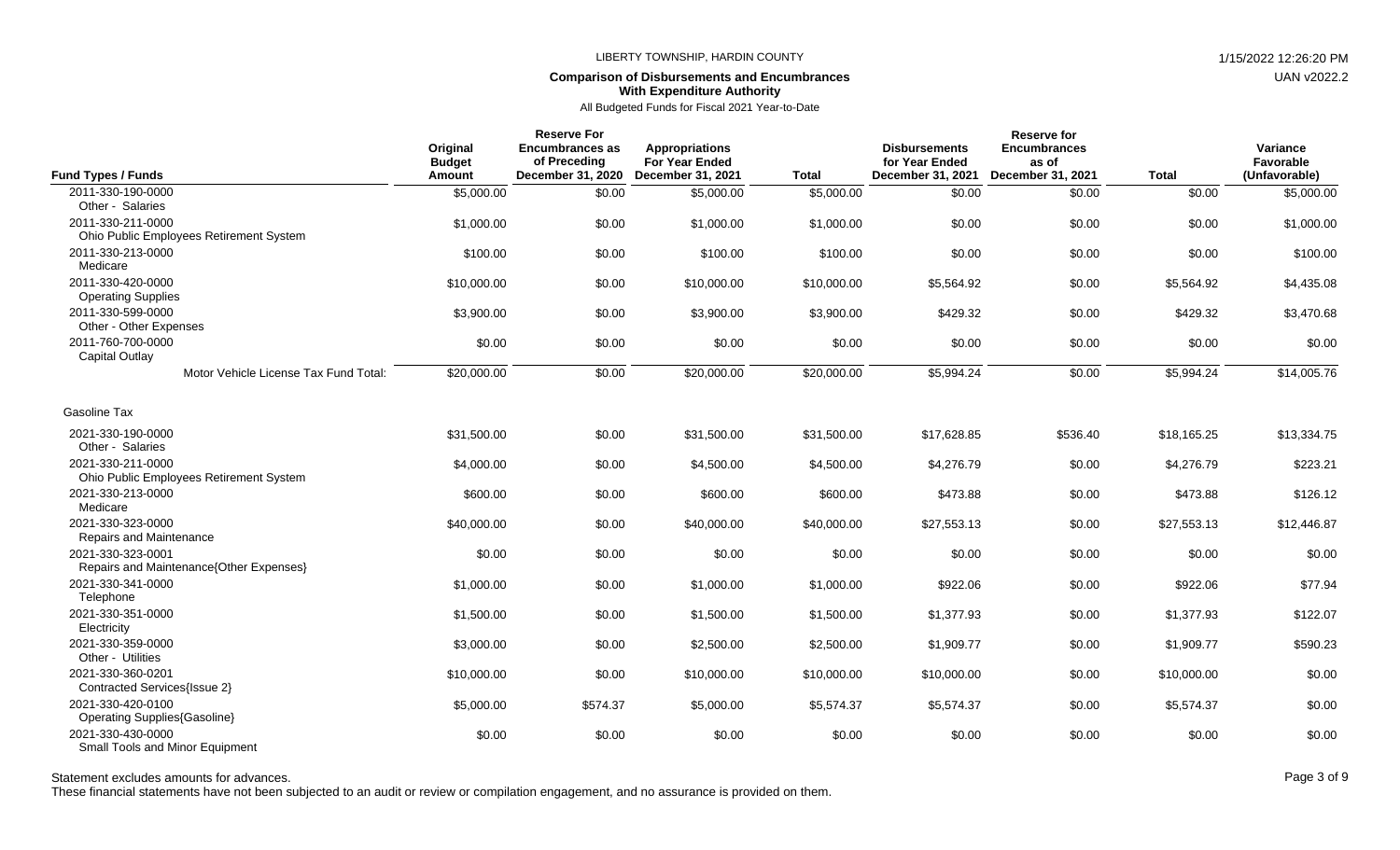## **Comparison of Disbursements and Encumbrances With Expenditure Authority**

| <b>Fund Types / Funds</b>                                              | Original<br><b>Budget</b><br>Amount | <b>Reserve For</b><br><b>Encumbrances as</b><br>of Preceding<br>December 31, 2020 | <b>Appropriations</b><br><b>For Year Ended</b><br><b>December 31, 2021</b> | <b>Total</b> | <b>Disbursements</b><br>for Year Ended<br>December 31, 2021 | <b>Reserve for</b><br><b>Encumbrances</b><br>as of<br><b>December 31, 2021</b> | <b>Total</b> | Variance<br>Favorable<br>(Unfavorable) |
|------------------------------------------------------------------------|-------------------------------------|-----------------------------------------------------------------------------------|----------------------------------------------------------------------------|--------------|-------------------------------------------------------------|--------------------------------------------------------------------------------|--------------|----------------------------------------|
| 2021-330-490-0100                                                      | \$0.00                              | \$0.00                                                                            | \$0.00                                                                     | \$0.00       | \$0.00                                                      | \$0.00                                                                         | \$0.00       | \$0.00                                 |
| Other - Supplies and Materials{Gasoline}                               |                                     |                                                                                   |                                                                            |              |                                                             |                                                                                |              |                                        |
| 2021-330-490-0201                                                      | \$0.00                              | \$0.00                                                                            | \$0.00                                                                     | \$0.00       | \$0.00                                                      | \$0.00                                                                         | \$0.00       | \$0.00                                 |
| Other - Supplies and Materials{Issue 2}                                |                                     |                                                                                   |                                                                            |              |                                                             |                                                                                |              |                                        |
| 2021-330-490-0203<br>Other - Supplies and Materials{Spring Rd Program} | \$0.00                              | \$0.00                                                                            | \$0.00                                                                     | \$0.00       | \$0.00                                                      | \$0.00                                                                         | \$0.00       | \$0.00                                 |
| 2021-330-490-0204<br>Other - Supplies and Materials{Truck Maintenance} | \$0.00                              | \$0.00                                                                            | \$0.00                                                                     | \$0.00       | \$0.00                                                      | \$0.00                                                                         | \$0.00       | \$0.00                                 |
| 2021-330-599-0000<br>Other - Other Expenses                            | \$45,000.00                         | \$0.00                                                                            | \$45,000.00                                                                | \$45,000.00  | \$19,393.99                                                 | \$0.00                                                                         | \$19,393.99  | \$25,606.01                            |
| 2021-330-790-0000<br>Other - Capital Outlay                            | \$0.00                              | \$0.00                                                                            | \$0.00                                                                     | \$0.00       | \$0.00                                                      | \$0.00                                                                         | \$0.00       | \$0.00                                 |
| 2021-390-590-0400<br>Other Expenses{Security Deposit}                  | \$0.00                              | \$0.00                                                                            | \$0.00                                                                     | \$0.00       | \$0.00                                                      | \$0.00                                                                         | \$0.00       | \$0.00                                 |
| 2021-760-750-0000<br><b>Motor Vehicles</b>                             | \$0.00                              | \$0.00                                                                            | \$0.00                                                                     | \$0.00       | \$0.00                                                      | \$0.00                                                                         | \$0.00       | \$0.00                                 |
| 2021-910-910-0000<br>Transfers - Out                                   | \$0.00                              | \$0.00                                                                            | \$0.00                                                                     | \$0.00       | \$0.00                                                      | \$0.00                                                                         | \$0.00       | \$0.00                                 |
| 2021-910-910-0001<br>Transfers - Out{Other Expenses}                   | \$0.00                              | \$0.00                                                                            | \$0.00                                                                     | \$0.00       | \$0.00                                                      | \$0.00                                                                         | \$0.00       | \$0.00                                 |
| 2021-910-910-0100<br>Transfers - Out{Gasoline}                         | \$0.00                              | \$0.00                                                                            | \$0.00                                                                     | \$0.00       | \$0.00                                                      | \$0.00                                                                         | \$0.00       | \$0.00                                 |
| 2021-990-990-0000<br>Other - Other Financing Uses                      | \$0.00                              | \$0.00                                                                            | \$0.00                                                                     | \$0.00       | \$0.00                                                      | \$0.00                                                                         | \$0.00       | \$0.00                                 |
| <b>Gasoline Tax Fund Total:</b>                                        | \$141,600.00                        | \$574.37                                                                          | \$141,600.00                                                               | \$142,174.37 | \$89.110.77                                                 | \$536.40                                                                       | \$89.647.17  | \$52,527.20                            |
| Cemetery                                                               |                                     |                                                                                   |                                                                            |              |                                                             |                                                                                |              |                                        |
| 2041-410-190-0000<br>Other - Salaries                                  | \$55,000.00                         | \$0.00                                                                            | \$57,900.00                                                                | \$57,900.00  | \$55,789.80                                                 | \$1,000.63                                                                     | \$56,790.43  | \$1,109.57                             |
| 2041-410-211-0000<br>Ohio Public Employees Retirement System           | \$5,000.00                          | \$0.00                                                                            | \$6,900.00                                                                 | \$6,900.00   | \$6,011.03                                                  | \$0.00                                                                         | \$6,011.03   | \$888.97                               |
| 2041-410-213-0000<br>Medicare                                          | \$700.00                            | \$0.00                                                                            | \$700.00                                                                   | \$700.00     | \$551.02                                                    | \$0.00                                                                         | \$551.02     | \$148.98                               |
| 2041-410-323-0000<br>Repairs and Maintenance                           | \$1,500.00                          | \$0.00                                                                            | \$16,900.00                                                                | \$16,900.00  | \$12,366.01                                                 | \$0.00                                                                         | \$12,366.01  | \$4,533.99                             |
| 2041-410-341-0000<br>Telephone                                         | \$1,000.00                          | \$0.00                                                                            | \$800.00                                                                   | \$800.00     | \$800.00                                                    | \$0.00                                                                         | \$800.00     | \$0.00                                 |

Statement excludes amounts for advances. The statement excludes amounts for advances. Page 4 of 9

These financial statements have not been subjected to an audit or review or compilation engagement, and no assurance is provided on them.

UAN v2022.2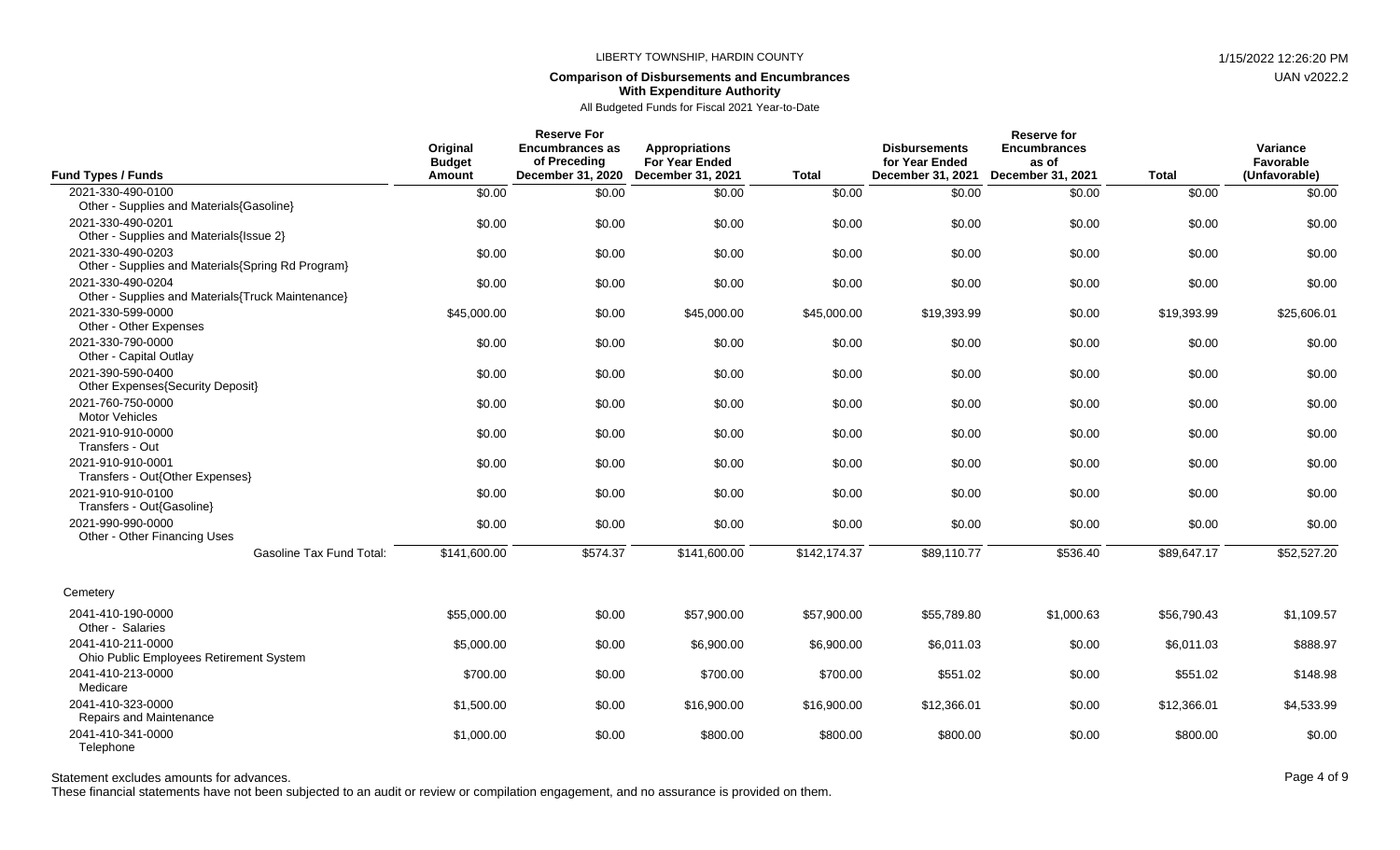## **Comparison of Disbursements and Encumbrances With Expenditure Authority**

| <b>Fund Types / Funds</b>                                               | Original<br><b>Budget</b><br>Amount | <b>Reserve For</b><br><b>Encumbrances as</b><br>of Preceding<br>December 31, 2020 | <b>Appropriations</b><br><b>For Year Ended</b><br><b>December 31, 2021</b> | <b>Total</b> | <b>Disbursements</b><br>for Year Ended<br>December 31, 2021 | <b>Reserve for</b><br><b>Encumbrances</b><br>as of<br>December 31, 2021 | <b>Total</b> | Variance<br>Favorable<br>(Unfavorable) |
|-------------------------------------------------------------------------|-------------------------------------|-----------------------------------------------------------------------------------|----------------------------------------------------------------------------|--------------|-------------------------------------------------------------|-------------------------------------------------------------------------|--------------|----------------------------------------|
| 2041-410-351-0000<br>Electricity                                        | \$1,500.00                          | \$0.00                                                                            | \$1,500.00                                                                 | \$1,500.00   | \$1,377.89                                                  | \$0.00                                                                  | \$1,377.89   | \$122.11                               |
| 2041-410-359-0000<br>Other - Utilities                                  | \$0.00                              | \$0.00                                                                            | \$0.00                                                                     | \$0.00       | \$0.00                                                      | \$0.00                                                                  | \$0.00       | \$0.00                                 |
| 2041-410-599-0000<br>Other - Other Expenses                             | \$1,600.00                          | \$0.00                                                                            | \$11,600.00                                                                | \$11,600.00  | \$11,439.41                                                 | \$0.00                                                                  | \$11,439.41  | \$160.59                               |
| 2041-410-599-0100<br>Other - Other Expenses{Gasoline}                   | \$0.00                              | \$0.00                                                                            | \$0.00                                                                     | \$0.00       | \$0.00                                                      | \$0.00                                                                  | \$0.00       | \$0.00                                 |
| 2041-410-599-0300<br>Other - Other Expenses{Trees/Landscaping}          | \$0.00                              | \$0.00                                                                            | \$0.00                                                                     | \$0.00       | \$0.00                                                      | \$0.00                                                                  | \$0.00       | \$0.00                                 |
| 2041-410-599-0301<br>Other - Other Expenses{Foundations}                | \$0.00                              | \$0.00                                                                            | \$0.00                                                                     | \$0.00       | \$0.00                                                      | \$0.00                                                                  | \$0.00       | \$0.00                                 |
| 2041-410-599-0302<br>Other - Other Expenses{Mower}                      | \$0.00                              | \$0.00                                                                            | \$0.00                                                                     | \$0.00       | \$0.00                                                      | \$0.00                                                                  | \$0.00       | \$0.00                                 |
| 2041-760-740-0000<br>Machinery, Equipment and Furniture                 | \$0.00                              | \$0.00                                                                            | \$0.00                                                                     | \$0.00       | \$0.00                                                      | \$0.00                                                                  | \$0.00       | \$0.00                                 |
| 2041-760-740-0500<br>Machinery, Equipment and Furniture{New Fire Truck} | \$0.00                              | \$0.00                                                                            | \$0.00                                                                     | \$0.00       | \$0.00                                                      | \$0.00                                                                  | \$0.00       | \$0.00                                 |
| 2041-910-910-0000<br>Transfers - Out                                    | \$0.00                              | \$0.00                                                                            | \$0.00                                                                     | \$0.00       | \$0.00                                                      | \$0.00                                                                  | \$0.00       | \$0.00                                 |
| 2041-990-990-0000<br>Other - Other Financing Uses                       | \$0.00                              | \$0.00                                                                            | \$0.00                                                                     | \$0.00       | \$0.00                                                      | \$0.00                                                                  | \$0.00       | \$0.00                                 |
| Cemetery Fund Total:                                                    | \$66,300.00                         | \$0.00                                                                            | \$96,300.00                                                                | \$96,300.00  | \$88,335.16                                                 | \$1,000.63                                                              | \$89,335.79  | \$6,964.21                             |
| Special Levy - Fire District                                            |                                     |                                                                                   |                                                                            |              |                                                             |                                                                         |              |                                        |
| 2111-220-100-0000<br>Salaries                                           | \$0.00                              | \$0.00                                                                            | \$0.00                                                                     | \$0.00       | \$0.00                                                      | \$0.00                                                                  | \$0.00       | \$0.00                                 |
| 2111-220-212-0000<br>Social Security                                    | \$0.00                              | \$0.00                                                                            | \$0.00                                                                     | \$0.00       | \$0.00                                                      | \$0.00                                                                  | \$0.00       | \$0.00                                 |
| 2111-220-213-0000<br>Medicare                                           | \$0.00                              | \$0.00                                                                            | \$0.00                                                                     | \$0.00       | \$0.00                                                      | \$0.00                                                                  | \$0.00       | \$0.00                                 |
| 2111-220-500-0000<br>Other                                              | \$0.00                              | \$0.00                                                                            | \$0.00                                                                     | \$0.00       | \$0.00                                                      | \$0.00                                                                  | \$0.00       | \$0.00                                 |
| 2111-760-314-0000<br><b>Tax Collection Fees</b>                         | \$0.00                              | \$0.00                                                                            | \$0.00                                                                     | \$0.00       | \$0.00                                                      | \$0.00                                                                  | \$0.00       | \$0.00                                 |
| 2111-760-750-0000<br><b>Motor Vehicles</b>                              | \$0.00                              | \$0.00                                                                            | \$0.00                                                                     | \$0.00       | \$0.00                                                      | \$0.00                                                                  | \$0.00       | \$0.00                                 |

Statement excludes amounts for advances. The state of 9 and 20 and 20 and 20 and 20 and 20 and 20 and 20 and 20 and 20 and 20 and 20 and 20 and 20 and 20 and 20 and 20 and 20 and 20 and 20 and 20 and 20 and 20 and 20 and 2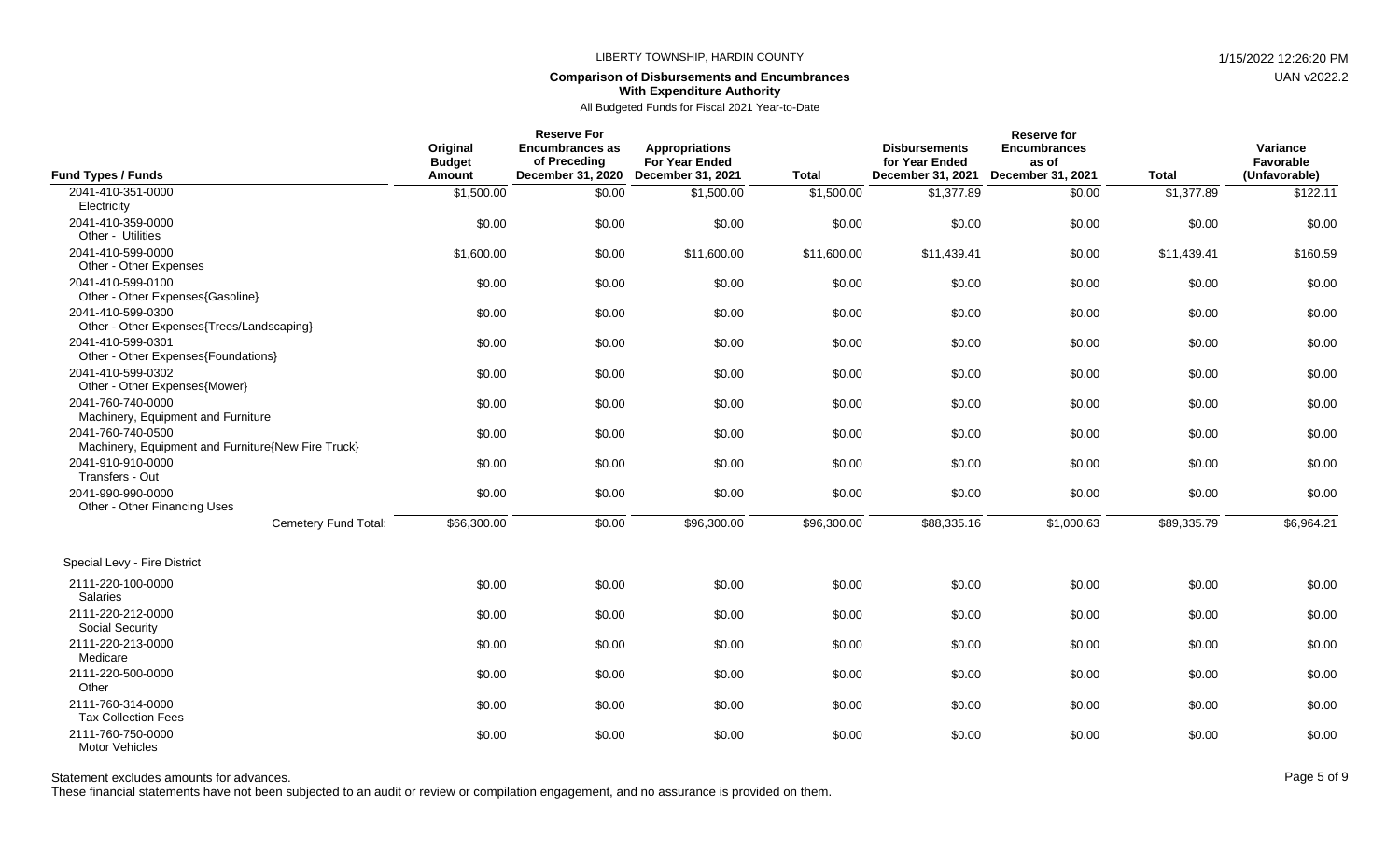# **Comparison of Disbursements and Encumbrances With Expenditure Authority**

All Budgeted Funds for Fiscal 2021 Year-to-Date

| Fund Types / Funds                                           | Original<br><b>Budget</b><br>Amount | <b>Reserve For</b><br><b>Encumbrances as</b><br>of Preceding<br>December 31, 2020 | <b>Appropriations</b><br>For Year Ended<br>December 31, 2021 | <b>Total</b> | <b>Disbursements</b><br>for Year Ended<br>December 31, 2021 | <b>Reserve for</b><br><b>Encumbrances</b><br>as of<br>December 31, 2021 | <b>Total</b> | Variance<br>Favorable<br>(Unfavorable) |
|--------------------------------------------------------------|-------------------------------------|-----------------------------------------------------------------------------------|--------------------------------------------------------------|--------------|-------------------------------------------------------------|-------------------------------------------------------------------------|--------------|----------------------------------------|
| Special Levy - Fire District Fund Total:                     | \$0.00                              | \$0.00                                                                            | \$0.00                                                       | \$0.00       | \$0.00                                                      | \$0.00                                                                  | \$0.00       | \$0.00                                 |
| Special Levy - New Truck                                     |                                     |                                                                                   |                                                              |              |                                                             |                                                                         |              |                                        |
| 2112-220-500-0000<br>Other                                   | \$0.00                              | \$0.00                                                                            | \$0.00                                                       | \$0.00       | \$0.00                                                      | \$0.00                                                                  | \$0.00       | \$0.00                                 |
| 2112-220-700-0000<br><b>Capital Outlay</b>                   | \$0.00                              | \$0.00                                                                            | \$0.00                                                       | \$0.00       | \$0.00                                                      | \$0.00                                                                  | \$0.00       | \$0.00                                 |
| 2112-760-314-0000<br><b>Tax Collection Fees</b>              | \$1,800.00                          | \$0.00                                                                            | \$1,800.00                                                   | \$1,800.00   | \$1,758.68                                                  | \$0.00                                                                  | \$1,758.68   | \$41.32                                |
| 2112-760-314-0001<br>Tax Collection Fees{Other Expenses}     | \$0.00                              | \$0.00                                                                            | \$0.00                                                       | \$0.00       | \$0.00                                                      | \$0.00                                                                  | \$0.00       | \$0.00                                 |
| 2112-760-720-0000<br><b>Buildings</b>                        | \$0.00                              | \$0.00                                                                            | \$0.00                                                       | \$0.00       | \$0.00                                                      | \$0.00                                                                  | \$0.00       | \$0.00                                 |
| 2112-760-750-0000<br><b>Motor Vehicles</b>                   | \$113,000.00                        | \$0.00                                                                            | \$113,000.00                                                 | \$113,000.00 | \$112,404.90                                                | \$0.00                                                                  | \$112,404.90 | \$595.10                               |
| 2112-890-890-0000<br>Other - Debt Service                    | \$0.00                              | \$0.00                                                                            | \$0.00                                                       | \$0.00       | \$0.00                                                      | \$0.00                                                                  | \$0.00       | \$0.00                                 |
| Special Levy - New Truck Fund Total:                         | \$114,800.00                        | \$0.00                                                                            | \$114,800.00                                                 | \$114,800.00 | \$114,163.58                                                | \$0.00                                                                  | \$114,163.58 | \$636.42                               |
| <b>FIRE DISTRICT</b>                                         |                                     |                                                                                   |                                                              |              |                                                             |                                                                         |              |                                        |
| 2191-110-211-0000<br>Ohio Public Employees Retirement System | \$0.00                              | \$0.00                                                                            | \$0.00                                                       | \$0.00       | \$0.00                                                      | \$0.00                                                                  | \$0.00       | \$0.00                                 |
| 2191-110-213-0000<br>Medicare                                | \$0.00                              | \$0.00                                                                            | \$0.00                                                       | \$0.00       | \$0.00                                                      | \$0.00                                                                  | \$0.00       | \$0.00                                 |
| 2191-220-190-0000<br>Other - Salaries                        | \$4,800.00                          | \$0.00                                                                            | \$4,800.00                                                   | \$4,800.00   | \$4,528.79                                                  | \$271.21                                                                | \$4,800.00   | \$0.00                                 |
| 2191-220-212-0000<br>Social Security                         | \$250.00                            | \$0.00                                                                            | \$250.00                                                     | \$250.00     | \$148.80                                                    | \$0.00                                                                  | \$148.80     | \$101.20                               |
| 2191-220-213-0000<br>Medicare                                | \$60.00                             | \$0.00                                                                            | \$60.00                                                      | \$60.00      | \$34.80                                                     | \$0.00                                                                  | \$34.80      | \$25.20                                |
| 2191-220-314-0000<br><b>Tax Collection Fees</b>              | \$1,600.00                          | \$0.00                                                                            | \$1,650.00                                                   | \$1,650.00   | \$1,649.27                                                  | \$0.00                                                                  | \$1,649.27   | \$0.73                                 |
| 2191-220-318-0000<br><b>Training Services</b>                | \$16,000.00                         | \$0.00                                                                            | \$16,000.00                                                  | \$16,000.00  | \$6,339.23                                                  | \$0.00                                                                  | \$6,339.23   | \$9,660.77                             |
| 2191-220-322-0000<br>Garbage and Trash Removal               | \$400.00                            | \$0.00                                                                            | \$400.00                                                     | \$400.00     | \$275.00                                                    | \$0.00                                                                  | \$275.00     | \$125.00                               |

Statement excludes amounts for advances. The state of 9 and the state of 9 and the state of 9 and the state of 9 and the state of 9 and the state of 9 and the state of 9 and the state of 9 and the state of 9 and the state

These financial statements have not been subjected to an audit or review or compilation engagement, and no assurance is provided on them.

UAN v2022.2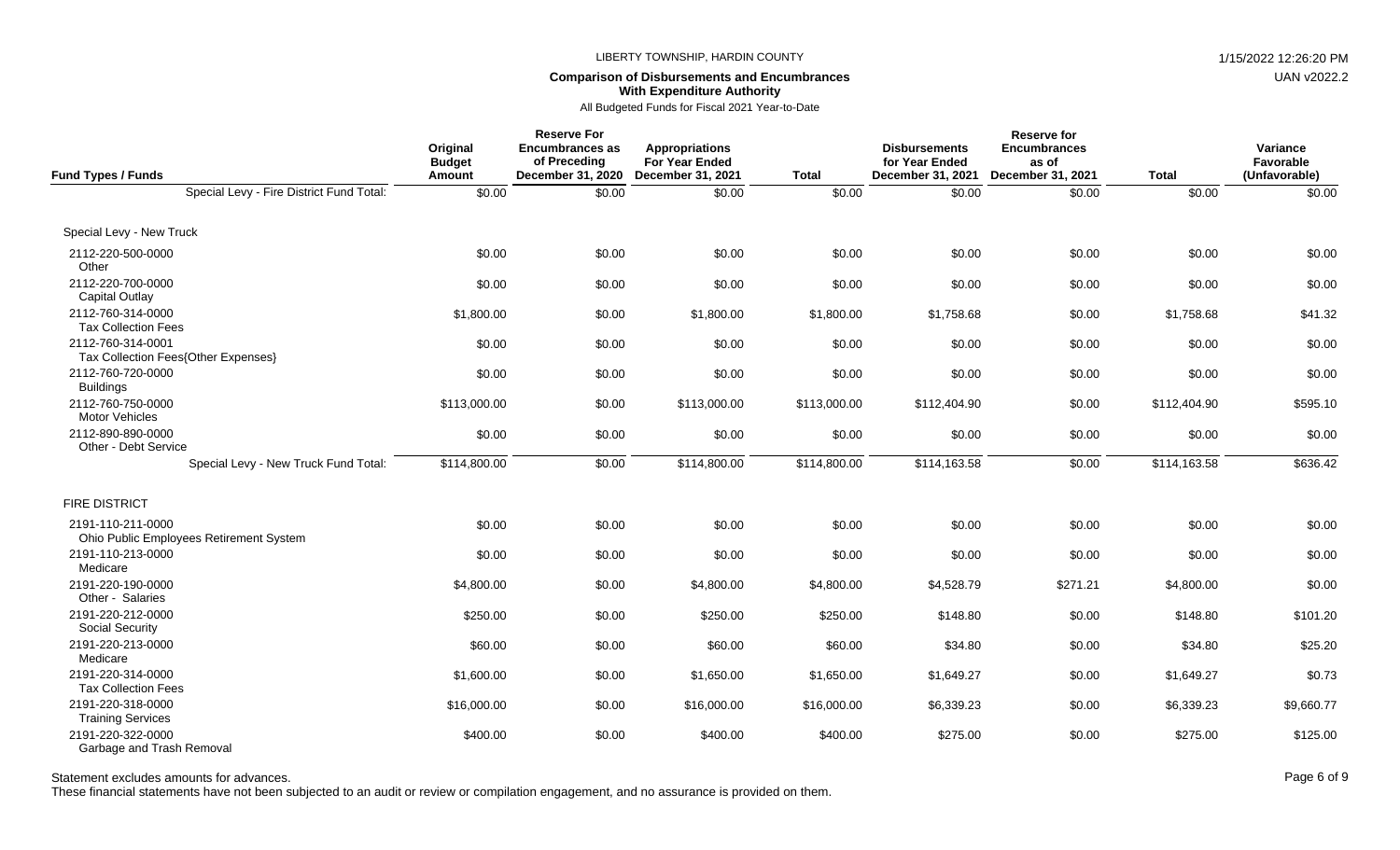### **Comparison of Disbursements and Encumbrances With Expenditure Authority**

All Budgeted Funds for Fiscal 2021 Year-to-Date

| <b>Fund Types / Funds</b>                                        | Original<br><b>Budget</b><br>Amount | <b>Reserve For</b><br><b>Encumbrances as</b><br>of Preceding<br>December 31, 2020 | <b>Appropriations</b><br><b>For Year Ended</b><br><b>December 31, 2021</b> | <b>Total</b> | <b>Disbursements</b><br>for Year Ended<br>December 31, 2021 | <b>Reserve for</b><br><b>Encumbrances</b><br>as of<br>December 31, 2021 | <b>Total</b> | Variance<br>Favorable<br>(Unfavorable) |
|------------------------------------------------------------------|-------------------------------------|-----------------------------------------------------------------------------------|----------------------------------------------------------------------------|--------------|-------------------------------------------------------------|-------------------------------------------------------------------------|--------------|----------------------------------------|
| 2191-220-323-0000                                                | \$40,000.00                         | \$27,510.62                                                                       | \$39,950.00                                                                | \$67,460.62  | \$67,460.62                                                 | \$0.00                                                                  | \$67,460.62  | \$0.00                                 |
| Repairs and Maintenance                                          |                                     |                                                                                   |                                                                            |              |                                                             |                                                                         |              |                                        |
| 2191-220-341-0000<br>Telephone                                   | \$5,000.00                          | \$0.00                                                                            | \$5,000.00                                                                 | \$5,000.00   | \$3,534.33                                                  | \$0.00                                                                  | \$3.534.33   | \$1,465.67                             |
| 2191-220-351-0000<br>Electricity                                 | \$3,200.00                          | \$0.00                                                                            | \$3,200.00                                                                 | \$3,200.00   | \$3,200.00                                                  | \$0.00                                                                  | \$3,200.00   | \$0.00                                 |
| 2191-220-352-0000<br>Water and Sewage                            | \$1,100.00                          | \$0.00                                                                            | \$1,100.00                                                                 | \$1,100.00   | \$884.88                                                    | \$0.00                                                                  | \$884.88     | \$215.12                               |
| 2191-220-353-0000<br><b>Natural Gas</b>                          | \$1,500.00                          | \$0.00                                                                            | \$2,000.00                                                                 | \$2,000.00   | \$2,000.00                                                  | \$0.00                                                                  | \$2,000.00   | \$0.00                                 |
| 2191-220-381-0000<br><b>Property Insurance Premiums</b>          | \$0.00                              | \$0.00                                                                            | \$0.00                                                                     | \$0.00       | \$0.00                                                      | \$0.00                                                                  | \$0.00       | \$0.00                                 |
| 2191-220-382-0000<br><b>Liability Insurance Premiums</b>         | \$0.00                              | \$0.00                                                                            | \$0.00                                                                     | \$0.00       | \$0.00                                                      | \$0.00                                                                  | \$0.00       | \$0.00                                 |
| 2191-220-389-0000<br>Other - Insurance and Bonding               | \$0.00                              | \$0.00                                                                            | \$0.00                                                                     | \$0.00       | \$0.00                                                      | \$0.00                                                                  | \$0.00       | \$0.00                                 |
| 2191-220-420-0000<br><b>Operating Supplies</b>                   | \$0.00                              | \$0.00                                                                            | \$0.00                                                                     | \$0.00       | \$0.00                                                      | \$0.00                                                                  | \$0.00       | \$0.00                                 |
| 2191-220-490-0000<br>Other - Supplies and Materials              | \$0.00                              | \$0.00                                                                            | \$0.00                                                                     | \$0.00       | \$0.00                                                      | \$0.00                                                                  | \$0.00       | \$0.00                                 |
| 2191-220-599-0000<br>Other - Other Expenses                      | \$19,000.00                         | \$2,626.85                                                                        | \$18,500.00                                                                | \$21,126.85  | \$18,692.40                                                 | \$455.38                                                                | \$19,147.78  | \$1,979.07                             |
| 2191-760-730-0000<br><b>Improvement of Sites</b>                 | \$0.00                              | \$0.00                                                                            | \$0.00                                                                     | \$0.00       | \$0.00                                                      | \$0.00                                                                  | \$0.00       | \$0.00                                 |
| 2191-760-740-0000<br>Machinery, Equipment and Furniture          | \$20,000.00                         | \$0.00                                                                            | \$20,000.00                                                                | \$20,000.00  | \$7,273.84                                                  | \$0.00                                                                  | \$7,273.84   | \$12,726.16                            |
| FIRE DISTRICT Fund Total:                                        | \$112,910.00                        | \$30,137.47                                                                       | \$112,910.00                                                               | \$143,047.47 | \$116,021.96                                                | \$726.59                                                                | \$116,748.55 | \$26,298.92                            |
| Coronavirus Relief Fund                                          |                                     |                                                                                   |                                                                            |              |                                                             |                                                                         |              |                                        |
| 2272-110-590-0001<br>Other Expenses{Other Expenses}              | \$174.85                            | \$102,921.63                                                                      | \$174.85                                                                   | \$103,096.48 | \$102,988.55                                                | \$0.00                                                                  | \$102,988.55 | \$107.93                               |
| Coronavirus Relief Fund Fund Total:                              | \$174.85                            | \$102,921.63                                                                      | \$174.85                                                                   | \$103,096.48 | \$102,988.55                                                | \$0.00                                                                  | \$102,988.55 | \$107.93                               |
| American Rescue Plan Act                                         |                                     |                                                                                   |                                                                            |              |                                                             |                                                                         |              |                                        |
| 2273-110-110-0001<br>Salaries - Trustees' Office{Other Expenses} | \$0.00                              | \$0.00                                                                            | \$0.00                                                                     | \$0.00       | \$0.00                                                      | \$0.00                                                                  | \$0.00       | \$0.00                                 |

Statement excludes amounts for advances. The state of 9 and 20 and 20 and 20 and 20 and 20 and 20 and 20 and 20 and 20 and 20 and 20 and 20 and 20 and 20 and 20 and 20 and 20 and 20 and 20 and 20 and 20 and 20 and 20 and 2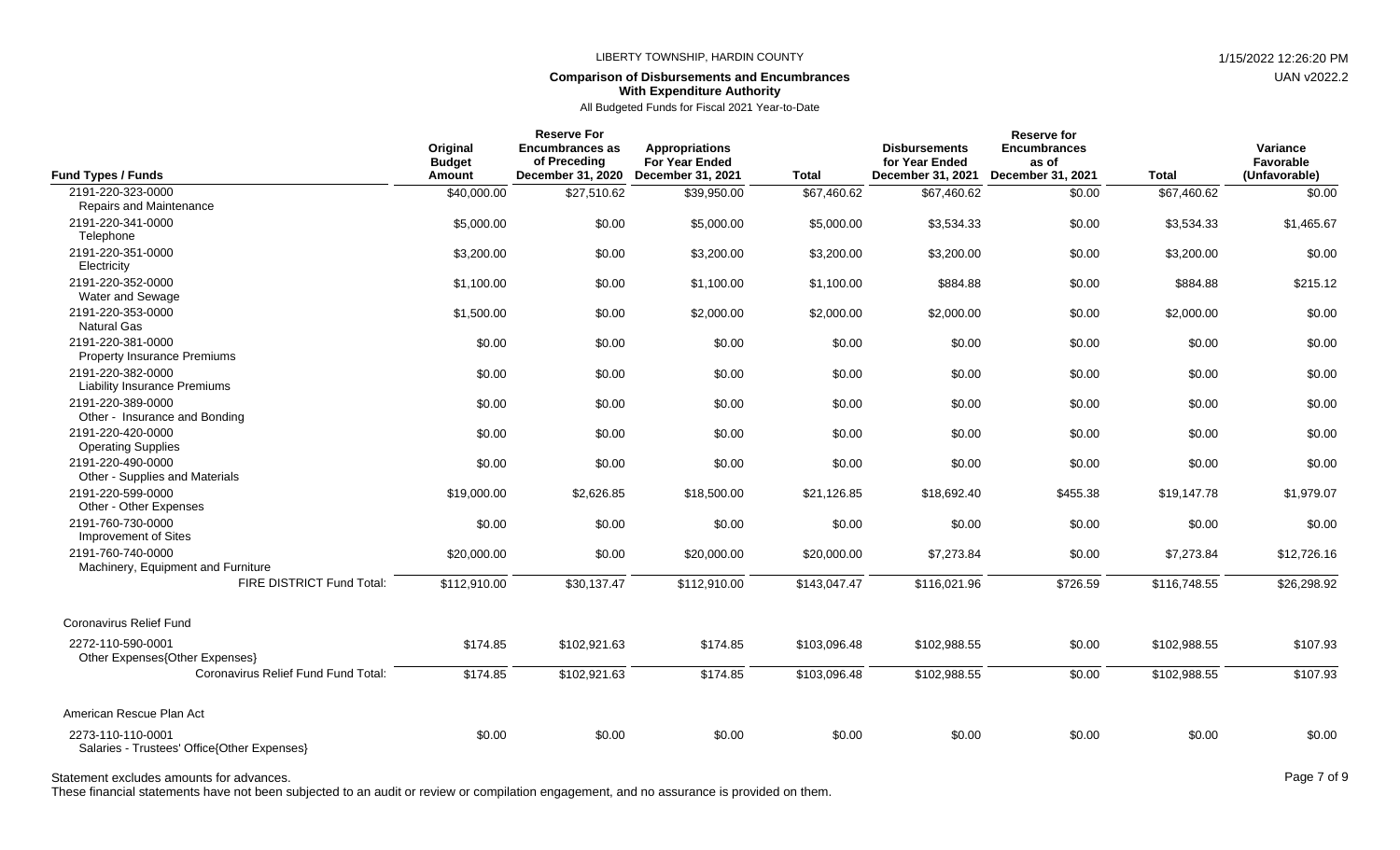### **Comparison of Disbursements and Encumbrances With Expenditure Authority**

| Fund Types / Funds                                             | Original<br><b>Budget</b><br>Amount | <b>Reserve For</b><br>Encumbrances as<br>of Preceding<br>December 31, 2020 | Appropriations<br><b>For Year Ended</b><br><b>December 31, 2021</b> | <b>Total</b> | <b>Disbursements</b><br>for Year Ended<br>December 31, 2021 | <b>Reserve for</b><br><b>Encumbrances</b><br>as of<br>December 31, 2021 | <b>Total</b> | Variance<br><b>Favorable</b><br>(Unfavorable) |
|----------------------------------------------------------------|-------------------------------------|----------------------------------------------------------------------------|---------------------------------------------------------------------|--------------|-------------------------------------------------------------|-------------------------------------------------------------------------|--------------|-----------------------------------------------|
| 2273-110-111-0001                                              | \$0.00                              | \$0.00                                                                     | \$0.00                                                              | \$0.00       | \$0.00                                                      | \$0.00                                                                  | \$0.00       | \$0.00                                        |
| Salaries - Trustees{Other Expenses}                            |                                     |                                                                            |                                                                     |              |                                                             |                                                                         |              |                                               |
| 2273-110-112-0001                                              | \$0.00                              | \$0.00                                                                     | \$0.00                                                              | \$0.00       | \$0.00                                                      | \$0.00                                                                  | \$0.00       | \$0.00                                        |
| Salaries - Trustees' Staff{Other Expenses}                     |                                     |                                                                            |                                                                     |              |                                                             |                                                                         |              |                                               |
| 2273-110-119-0001                                              | \$0.00                              | \$0.00                                                                     | \$0.00                                                              | \$0.00       | \$0.00                                                      | \$0.00                                                                  | \$0.00       | \$0.00                                        |
| Other - Salaries - Trustees' Office{Other Expenses}            |                                     |                                                                            |                                                                     |              |                                                             |                                                                         |              |                                               |
| 2273-110-120-0001                                              | \$0.00                              | \$0.00                                                                     | \$0.00                                                              | \$0.00       | \$0.00                                                      | \$0.00                                                                  | \$0.00       | \$0.00                                        |
| Salaries - Township Fiscal Officer's Office{Other              |                                     |                                                                            |                                                                     |              |                                                             |                                                                         |              |                                               |
| Expenses}<br>2273-110-121-0001                                 |                                     |                                                                            |                                                                     |              |                                                             |                                                                         |              |                                               |
| Salary - Township Fiscal Officer{Other Expenses}               | \$0.00                              | \$0.00                                                                     | \$0.00                                                              | \$0.00       | \$0.00                                                      | \$0.00                                                                  | \$0.00       | \$0.00                                        |
| 2273-110-122-0001                                              | \$0.00                              | \$0.00                                                                     | \$0.00                                                              | \$0.00       | \$0.00                                                      | \$0.00                                                                  | \$0.00       | \$0.00                                        |
| Salaries - Township Fiscal Officer's Staff{Other Expenses}     |                                     |                                                                            |                                                                     |              |                                                             |                                                                         |              |                                               |
| 2273-110-129-0001                                              | \$0.00                              | \$0.00                                                                     | \$0.00                                                              | \$0.00       | \$0.00                                                      | \$0.00                                                                  | \$0.00       | \$0.00                                        |
| Other - Salaries - Twp Fiscal Officer's Off.{Other             |                                     |                                                                            |                                                                     |              |                                                             |                                                                         |              |                                               |
| Expenses}                                                      |                                     |                                                                            |                                                                     |              |                                                             |                                                                         |              |                                               |
| 2273-110-340-0001                                              | \$0.00                              | \$0.00                                                                     | \$0.00                                                              | \$0.00       | \$0.00                                                      | \$0.00                                                                  | \$0.00       | \$0.00                                        |
| Communications, Printing and Advertising {Other                |                                     |                                                                            |                                                                     |              |                                                             |                                                                         |              |                                               |
| Expenses}                                                      |                                     |                                                                            |                                                                     |              |                                                             |                                                                         |              |                                               |
| 2273-110-341-0001                                              | \$0.00                              | \$0.00                                                                     | \$0.00                                                              | \$0.00       | \$0.00                                                      | \$0.00                                                                  | \$0.00       | \$0.00                                        |
| Telephone{Other Expenses}                                      |                                     |                                                                            |                                                                     |              |                                                             |                                                                         |              |                                               |
| 2273-110-349-0001                                              | \$0.00                              | \$0.00                                                                     | \$0.00                                                              | \$0.00       | \$0.00                                                      | \$0.00                                                                  | \$0.00       | \$0.00                                        |
| Other-Communications, Printing & Advertising{Other<br>Expenses |                                     |                                                                            |                                                                     |              |                                                             |                                                                         |              |                                               |
| 2273-110-360-0001                                              | \$0.00                              | \$0.00                                                                     | \$0.00                                                              | \$0.00       | \$0.00                                                      | \$0.00                                                                  | \$0.00       | \$0.00                                        |
| Contracted Services{Other Expenses}                            |                                     |                                                                            |                                                                     |              |                                                             |                                                                         |              |                                               |
| 2273-110-590-0001                                              | \$89,195.53                         | \$0.00                                                                     | \$89,195.53                                                         | \$89,195.53  | \$0.00                                                      | \$0.00                                                                  | \$0.00       | \$89,195.53                                   |
| Other Expenses{Other Expenses}                                 |                                     |                                                                            |                                                                     |              |                                                             |                                                                         |              |                                               |
| 2273-110-591-0001                                              | \$0.00                              | \$0.00                                                                     | \$0.00                                                              | \$0.00       | \$0.00                                                      | \$0.00                                                                  | \$0.00       | \$0.00                                        |
| Contributions to Other Organizations{Other Expenses}           |                                     |                                                                            |                                                                     |              |                                                             |                                                                         |              |                                               |
| 2273-110-599-0001                                              | \$0.00                              | \$0.00                                                                     | \$0.00                                                              | \$0.00       | \$0.00                                                      | \$0.00                                                                  | \$0.00       | \$0.00                                        |
| Other - Other Expenses{Other Expenses}                         |                                     |                                                                            |                                                                     |              |                                                             |                                                                         |              |                                               |
| 2273-730-592-0002                                              | \$0.00                              | \$0.00                                                                     | \$0.00                                                              | \$0.00       | \$0.00                                                      | \$0.00                                                                  | \$0.00       | \$0.00                                        |
| Grants to Other Governments{Grants to other}                   |                                     |                                                                            |                                                                     |              |                                                             |                                                                         |              |                                               |
| 2273-830-830-0001                                              | \$0.00                              | \$0.00                                                                     | \$0.00                                                              | \$0.00       | \$0.00                                                      | \$0.00                                                                  | \$0.00       | \$0.00                                        |
| Interest Payments{Other Expenses}                              |                                     |                                                                            |                                                                     |              |                                                             |                                                                         |              |                                               |
| American Rescue Plan Act Fund Total:                           | \$89,195.53                         | \$0.00                                                                     | \$89,195.53                                                         | \$89,195.53  | \$0.00                                                      | \$0.00                                                                  | \$0.00       | \$89,195.53                                   |

Statement excludes amounts for advances. The state of 9 and 20 and 20 and 20 and 20 and 20 and 20 and 20 and 20 and 20 and 20 and 20 and 20 and 20 and 20 and 20 and 20 and 20 and 20 and 20 and 20 and 20 and 20 and 20 and 2